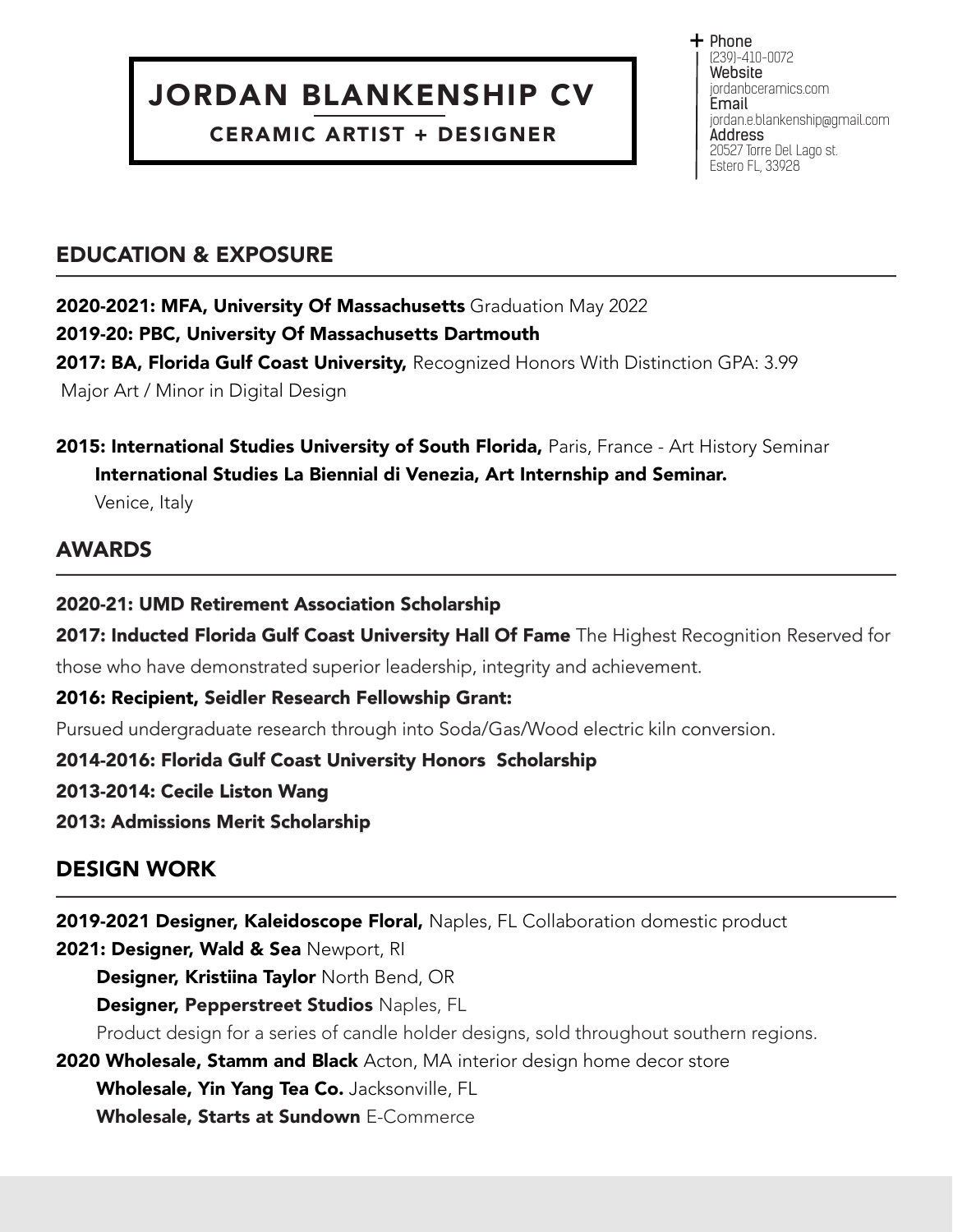## 2020-21: Ceramics Technician, University of Massachusetts Dartmouth

Managed the studios: administrative duties included repairing kilns, supervising committed, and material orders.

#### 2019-21: Sole Proprietor, Jordan Blankenship Handcrafted Ceramics

Oversee and manage production of functional line of ceramics. In charge of Managing inventory and designing custom lines.

#### 2020-21: Treasurer, University of Massachusetts Ceramics Club

In charge of the budget and events. Special attention towards managing fundraising and sales.

#### 2017: Presenter, Students Perspectives Mini Heat 2: Accessible Atmospheres

NCECA Conference- Portland, OR. This session was a forum on accessible strategies for atmospheric firings.

#### 2017-2019: Art Director, Clay More Ceramics

I ran the business operations at Claymore, duties included helping the resident artists and taught intro ad intermediate courses. I coordinated monthly events and workshops. Serve in an administrative roles such as: supervising staff, assisting with hiring process, and training.

#### 2019: Workshop Presenter, Surface Design Workshop Naples, FL

#### 2016-2019: Coordinator, Naples Empty Bowls

Volunteer Position raising money to fight food insecurity. Helping organization reach their goal of 4,500 bowls each year. I coordinate monthly events and manage the production line.

#### 2014-2017: President, Arts Exploration Club

In charge of the Club operations, travel, and fundraising. Planned group trips to events such as Art Basel and travel accommodations to conferences for students.

#### 2015-2016: Treasurer, University Design Group

#### 2015: Internship, Florida Gulf Coast University

Student Intern organizer for the Annual FGCU Empty Bowls Event. Raised over \$5000.00 each year for food insecurity in our neighborhood through collaboration with Interfaith Charities of South Lee.

# **EXHIBITIONS**

2021: Juried Applied Contemporary: Form & Function Oakland, CA ( JUROR: Christa Assad) 2020: Juried Clay Center of New Orleans: Function Fest New Orleans, LA (JUROR: Martha Grover) 2020: CVPA Feature Jordan Blankenship 2018: Juried Bonita Springs Art Center: Black & White Exhibition Bonita Springs, FL 2017: Senior Project Exhibition Structuring Light Fort Myers, FL 2017: 19th Annual Juried Student Art Exhibition Fort Myers, FL 2016: Project Vanishing Visible Part of Collaboration with Artist Residency Micheal Massaro. Fort Myers, FL 2016: 18th Annual Juried Student Art Exhibition Fort Myers, FL 2015: 17th Annual Juried Student Art Exhibition Fort Myers, FL